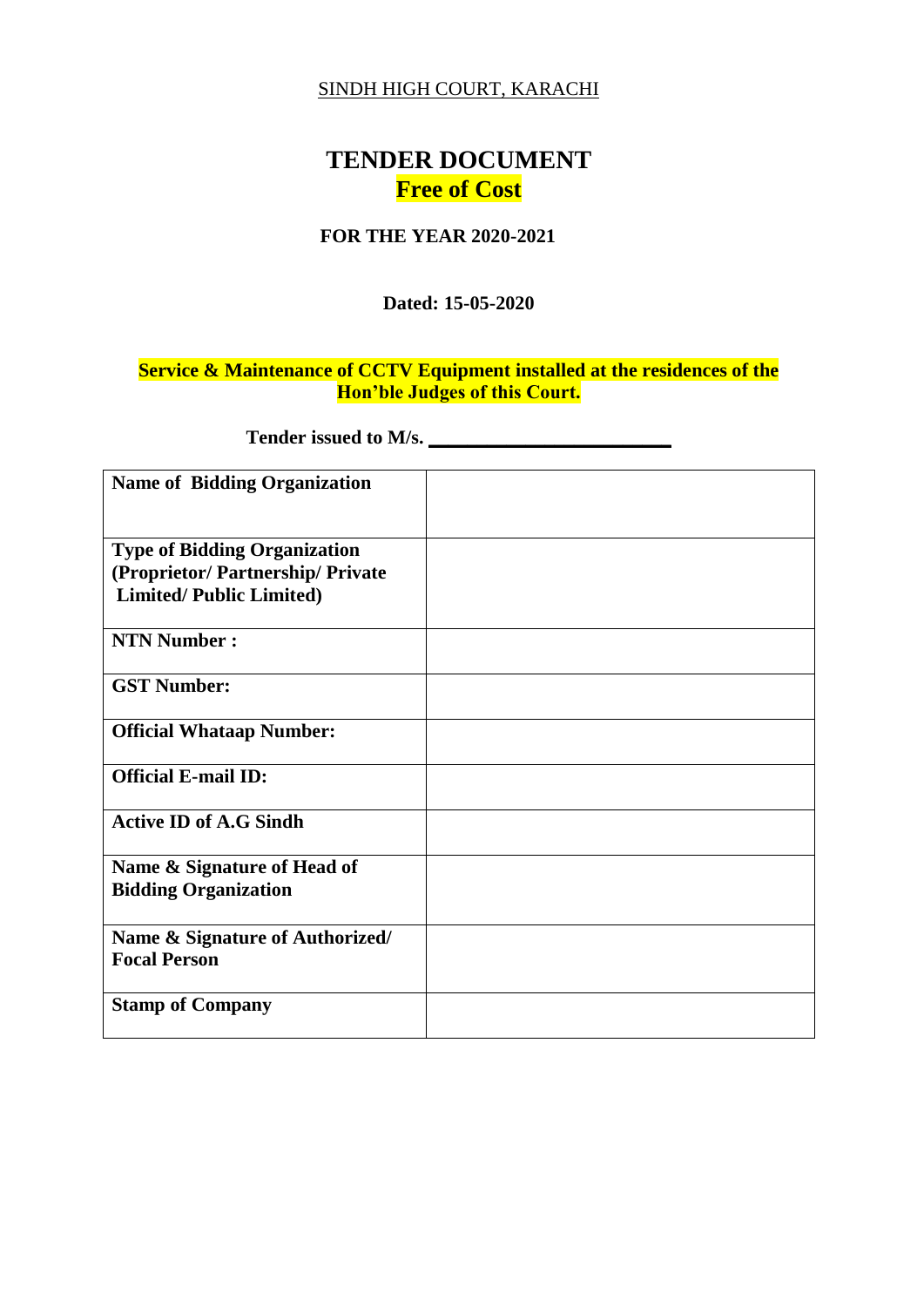| <b>Contents</b> |  |
|-----------------|--|
|                 |  |
|                 |  |
|                 |  |
|                 |  |
|                 |  |
|                 |  |
|                 |  |
|                 |  |
|                 |  |
|                 |  |
|                 |  |
|                 |  |
|                 |  |
|                 |  |
|                 |  |
|                 |  |
|                 |  |
|                 |  |
|                 |  |
|                 |  |
|                 |  |
|                 |  |
|                 |  |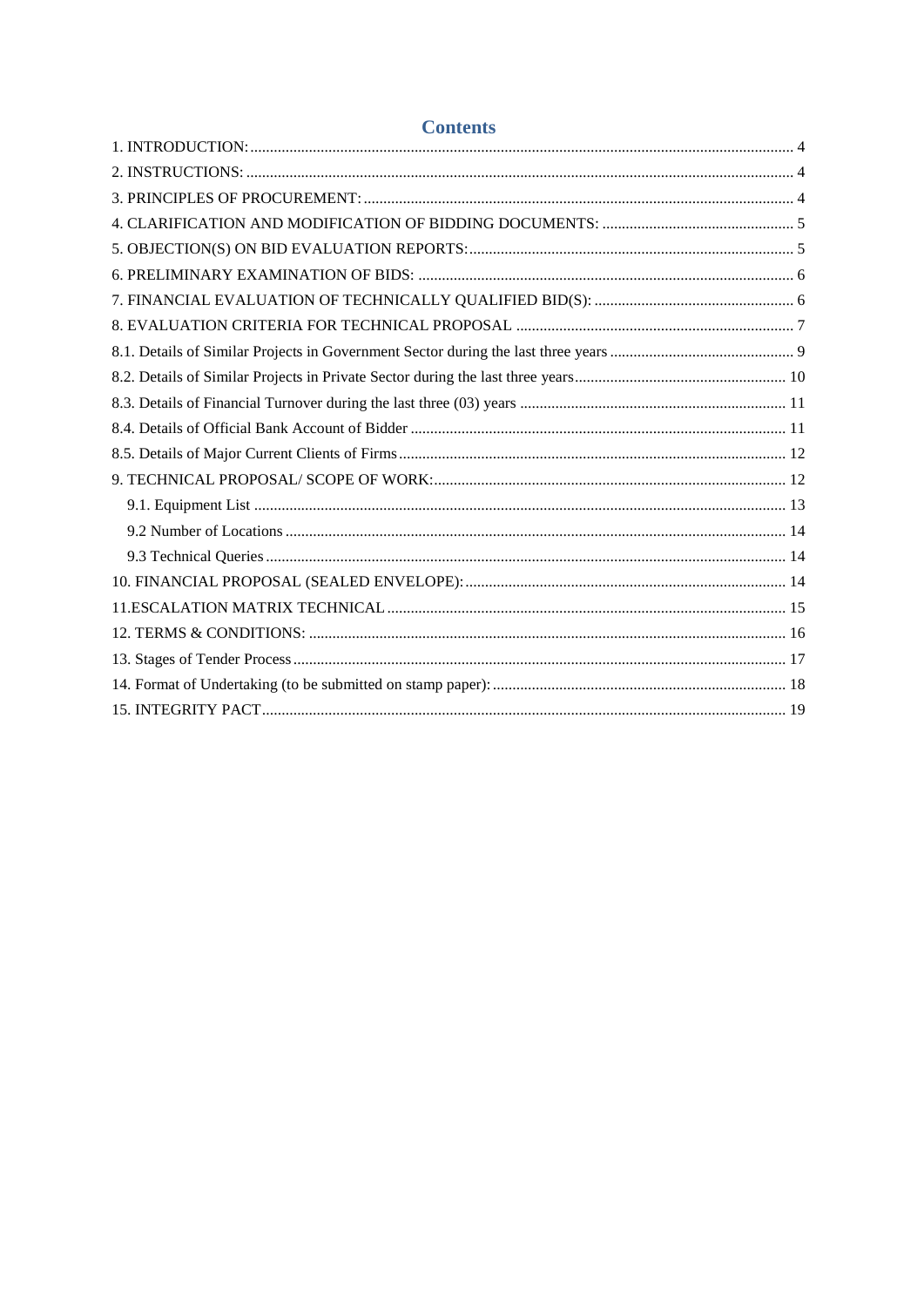Tender Reference No. Dated

**To,** 

**The Learned Registrar, Sindh High Court, Karachi.**

Respected Sir,

We, the undersigned, offer to provide our services for **"Service & Maintenance of CCTV Equipment installed at the residences of the Hon'ble Judges of this Court"**, as a Bid, sealed in an envelope. Mr. \_\_\_\_\_\_\_\_\_\_\_\_\_\_son of \_\_\_\_\_\_\_\_\_\_\_\_\_\_ holding CNIC No. \_\_\_\_\_\_\_\_\_\_\_\_\_\_\_\_\_\_\_, Cell No. \_\_\_\_\_\_\_\_\_\_\_\_\_\_\_\_\_\_\_ has been authorized to attend the Bid Meetings on behalf of our organization.

We understand that Sindh High Court is not bound to accept any Proposal you receive and reserves the right to accept or reject any offer and to annul the bidding process and reject all proposals without assigning any reason or having to owe any explanation whatsoever.

The decision of Purchase Committee shall be final and cannot be challenged on any ground at any forum and the Purchase Committee will not be liable for any loss or damage to any party acting in reliance thereon. Sincerely,

| Name:               |  |
|---------------------|--|
| <b>Designation:</b> |  |
| <b>Signature:</b>   |  |
| <b>Stamp:</b>       |  |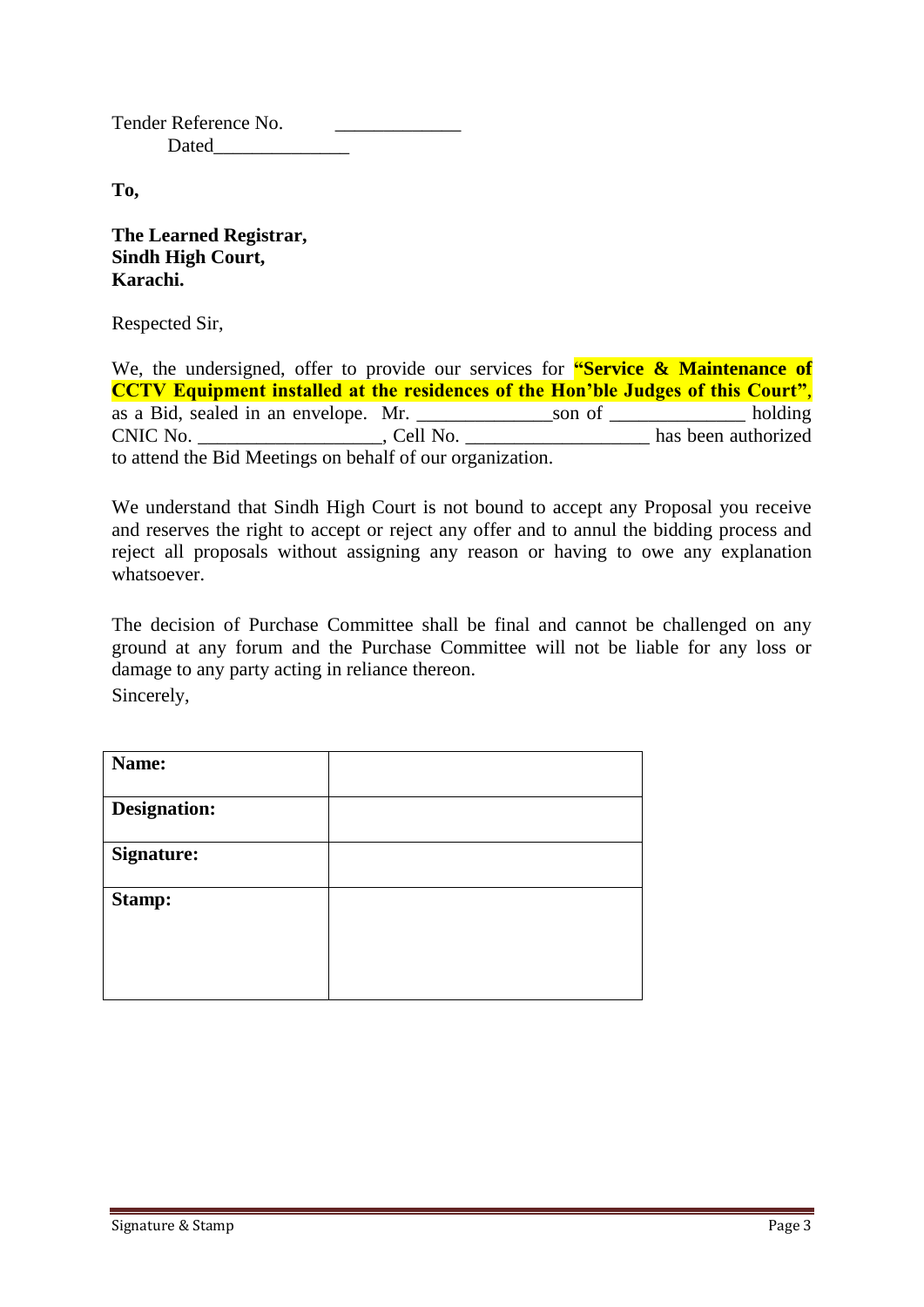# <span id="page-3-0"></span>**1. INTRODUCTION:**

Dear Tenderer:

The **SINDH HIGH COURT (SHC)** is the highest judicial institution of the province of [Sindh.](https://en.wikipedia.org/wiki/Sindh) We are interested in **Service & Maintenance of CCTV Equipment installed at the residences of the Hon'ble Judges of this Court**), as mentioned in tender document, from your esteemed firm / agency for one financial year. The rates shall be valid for full term of the contract (one year).

## <span id="page-3-1"></span>**2. INSTRUCTIONS:**

- (a) The Sindh High Court, Karachi (SHC) expects that aspirant vendors should furnish all the required documents to ensure a transparent and genuine presentation. Therefore, it is necessary to fill in the Tender document meticulously and sign & stamp each and every page. **Moreover, attach required supporting documents according to the requirement**.
- (b) It is of utmost important to fill in the Tender Form in writing in ink or type. Do not leave any column/item blank. **If you want to leave the item/column un-answered please, write "Doesn't Apply/Doesn't Arise**'. If you need more space please attach a paper & clearly mention item/column name or number etc. that referred the column/item of the Tender Form.
- (c) The **last date to submit the Tender Document, separate technical & financial proposals in sealed envelopes is on or before 8 th June, 2020 by 11:30 a.m.** in the Office of the Director General (Finance & Accounts), Sindh High Court, Karachi. **The technical proposals will be opened on the same day at 12:00 noon.** in the presence of representatives who may care to attend. Date and time of opening of **financial proposals** of technically qualified bids will be communicated to the technically qualified bidders in advance through website of Sindh High Court.
- (d) **Bid Security of 1% of total annual fee (without taxes)** will be submitted along with Tender Document in shape of "PAY ORDER" OR "BID SECURITY FORM" in the name of Registrar, Sindh High Court, Karachi, Karachi. Bid Security should be placed in sealed financial proposal.

#### <span id="page-3-2"></span>**3. PRINCIPLES OF PROCUREMENT:**

 Sindh High Court ensures that procurements are conducted in a *fair and transparent manner* and the object of procurement brings value for money to this Court. Hence, bidders are directed to provide soft copies of scanned tender documents, tax registration certificates, purchase orders, bank maintenance certificate, financial statements and undertaking. All such documents should be in separate PDF FILE.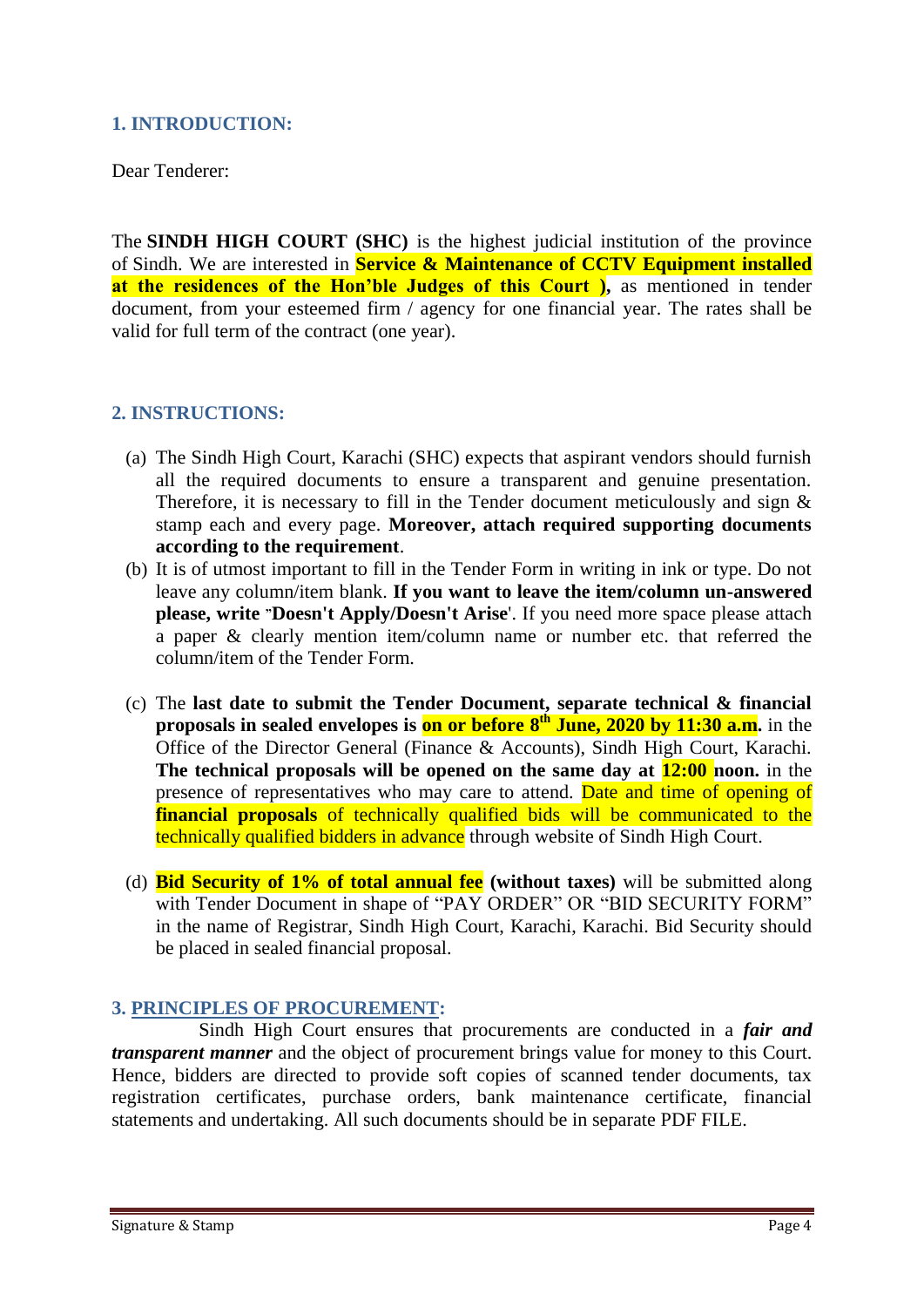## <span id="page-4-0"></span>**4. CLARIFICATION AND MODIFICATION OF BIDDING DOCUMENTS:**

Bidding Document has been prepared by Procurement Committee as per rules. Clarifications (if any) for contents of bidding documents etc. may be sent to the Procurement Committee through Registrar, High Court in writing, at *least five calendar days prior* to the date of opening of bid..

|                          | It is stated that contents of bidding documents etc. have been carefully read $\&$  |
|--------------------------|-------------------------------------------------------------------------------------|
|                          | understood. All queries have been properly answered by the concerned Officers of    |
|                          | Sindh High Court well before in time. We do not have any objections on the contents |
| of the biding documents. |                                                                                     |
| Name:                    |                                                                                     |
|                          |                                                                                     |
| Designation:             |                                                                                     |
|                          |                                                                                     |
| Signature & stamp        |                                                                                     |
|                          |                                                                                     |
|                          |                                                                                     |

## <span id="page-4-1"></span>**5. OBJECTION(S) ON BID EVALUATION REPORTS:**

 Bid Receiving Time Sheet, Bid Attendance Sheet, Eligibility Criteria Report, Technical Bid Evaluation Report and Financial Bid Evaluation Report shall be uploaded on the official website of High Court of Sindh. Bidders are advised to visit the website of Sindh High Court on daily basis for general information & downloading of tender reports.

If you are disqualified and you think is that your disqualification is not justified then you do not need to worry. Our process is very clear & transparent. In case of disqualification on the basis of either eligibility criteria or technical specifications, you are required to submit your objections along with solid documentary proof within three (03) calendar days of uploading of report. The Committee will again scrutinize your tender documents/ mandatory documents/ technical proposal and take appropriate action as per rules. Decision taken by the Committee shall be uploaded on the official website of Sindh High Court. Thereafter, Bidder being aggrieved by the decision of Purchase Committee may lodge complaint to Complaint Redressal Committee as per rules.

Hence, Bidders are directed to submit Objection(s) if any within THREE (03) calendar days of uploading of reports. Thereafter, no objection shall be entertained and Final Reports shall be issued for further process.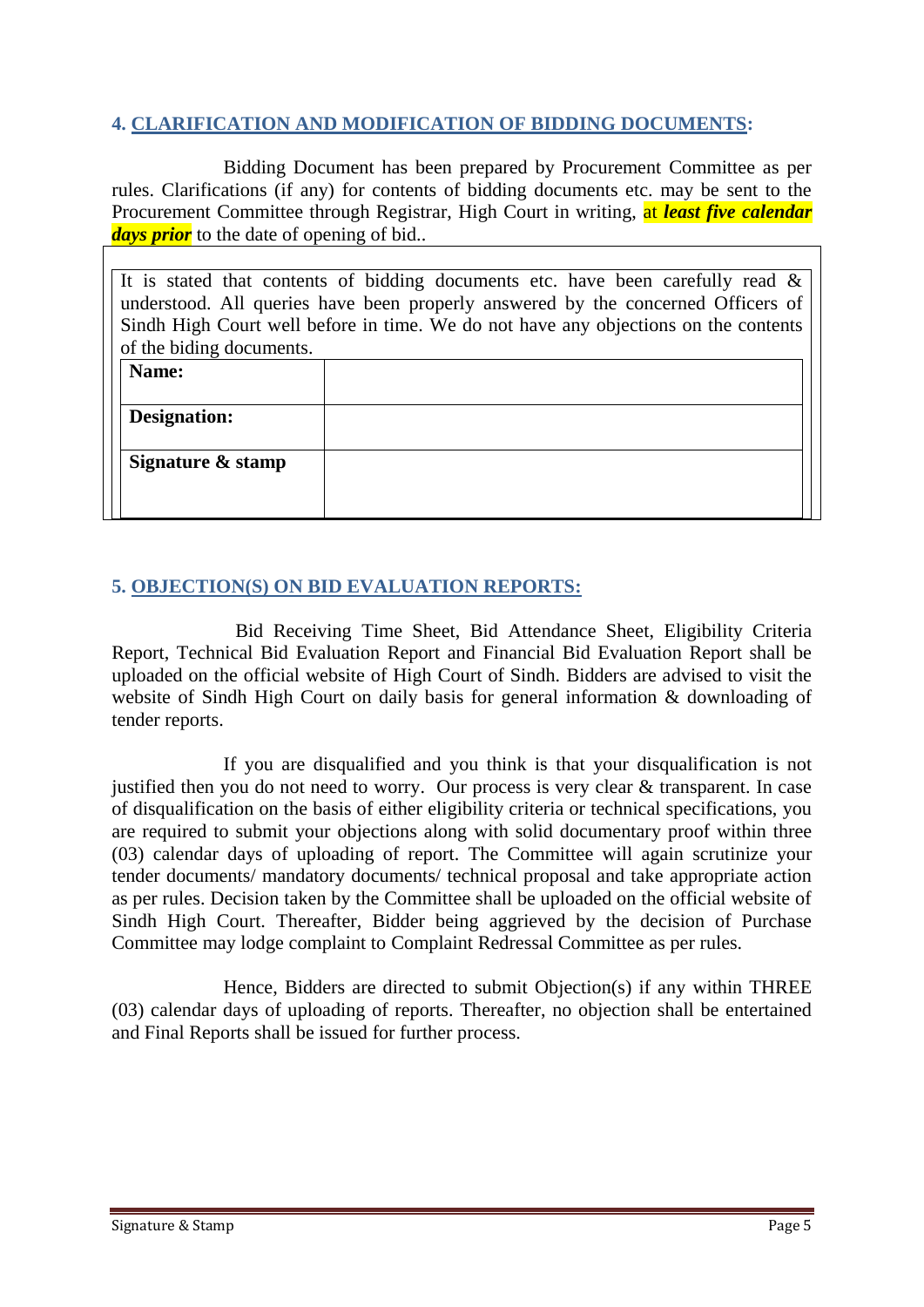| Sindh High Court on daily basis and download the above mentioned bid reports from<br>the official website of Sindh High Court. It is also undertaken that objection (s) if any<br>will be submitted within THREE (03) calendar days of uploading of reports and we<br>will not submit any objection after the lapse of time. | It is undertaken that it is our responsibility to visit official website of |
|------------------------------------------------------------------------------------------------------------------------------------------------------------------------------------------------------------------------------------------------------------------------------------------------------------------------------|-----------------------------------------------------------------------------|
| <b>Name</b>                                                                                                                                                                                                                                                                                                                  |                                                                             |
|                                                                                                                                                                                                                                                                                                                              |                                                                             |
| <b>Designation</b>                                                                                                                                                                                                                                                                                                           |                                                                             |
|                                                                                                                                                                                                                                                                                                                              |                                                                             |
| <b>Cell Number</b>                                                                                                                                                                                                                                                                                                           |                                                                             |
|                                                                                                                                                                                                                                                                                                                              |                                                                             |
| Signature & stamp                                                                                                                                                                                                                                                                                                            |                                                                             |
|                                                                                                                                                                                                                                                                                                                              |                                                                             |
|                                                                                                                                                                                                                                                                                                                              |                                                                             |
|                                                                                                                                                                                                                                                                                                                              |                                                                             |

# <span id="page-5-0"></span>**6. PRELIMINARY EXAMINATION OF BIDS:**

 Procurement Committee as mentioned above shall examine the bids to confirm that all required documents (soft & hard copies) and specifications/ technical documentation requested in bidding documents have been provided, and to determine the completeness of each document submitted. If any of the required documents or information is missing, the bid shall be rejected. Further, Sindh High Court shall examine the Bid to confirm that all terms and conditions specified in the bidding documents have been accepted by the Bidder without any material deviation or reservation.

## <span id="page-5-1"></span>**7. FINANCIAL EVALUATION OF TECHNICALLY QUALIFIED BID(S):**

 Financial Evaluation of technically qualified Bid (s) shall be done on the basis of *monthly fee on location wise basis*.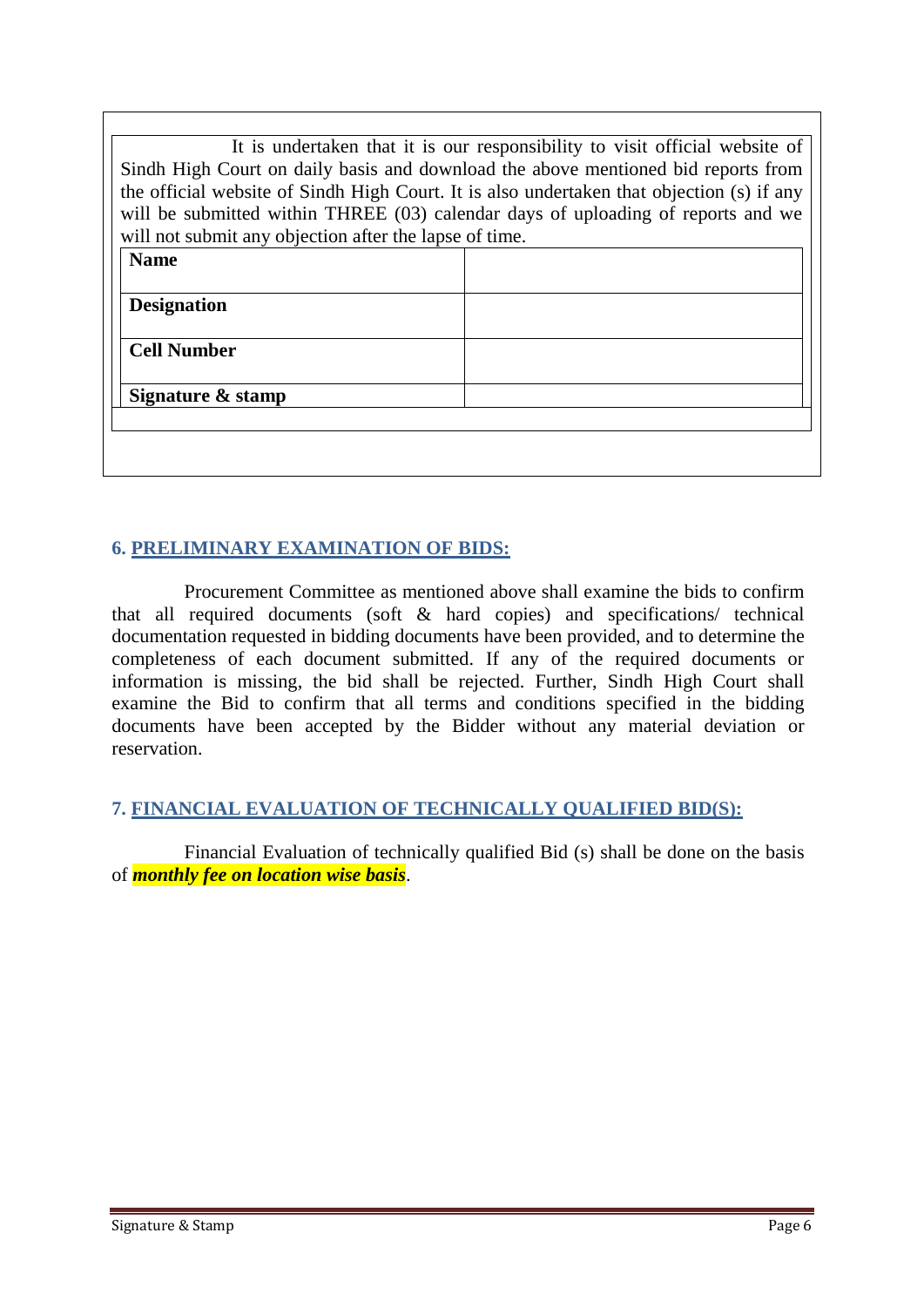# <span id="page-6-0"></span>**8. EVALUATION CRITERIA FOR TECHNICAL PROPOSAL**

The Mandatory requirements as per NIT are (a) PEC Registration in Category EE-02 (b) Registration with Income Tax Department (NTN Certificate) (c) Registration with Sales Tax Department (GST Certificate) (d) Registration with Sindh Revenue Board (SNTN Certificate) (e) Affidavit stating that company/firm has not been involved in any litigation or has discontinued any work at any institution.

|                         |                                                | A                        | B                                      | $\mathbf C$                                   |
|-------------------------|------------------------------------------------|--------------------------|----------------------------------------|-----------------------------------------------|
| S.<br>#                 | <b>DESCRIPTION</b>                             | Maximum<br><b>Marks</b>  | Subdivision<br>of Marks of<br>column A | Subdivisi<br>on of<br>Marks of<br>column<br>B |
| $\mathbf{1}$            | <b>Overall Firm's Standing:</b>                | 20                       |                                        |                                               |
| 1.1                     | Type Of Organization                           |                          | 5                                      |                                               |
|                         | 1.1.1 Proprietorship                           | $\overline{\phantom{a}}$ |                                        | 1                                             |
|                         | 1.1.2 Partnership                              |                          |                                        | $\overline{2}$                                |
|                         | 1.1.3 Private Limited                          |                          | $\overline{\phantom{a}}$               | $\overline{5}$                                |
| 1.2                     | ISO 9002 Certified (Any ISO certification)     |                          | 3                                      | $\overline{3}$                                |
| 1.3                     | Company's Organization Chart enclosed &        |                          | $\overline{3}$                         | $\overline{3}$                                |
|                         | satisfactory                                   |                          |                                        |                                               |
| 1.4                     | Years of Standing of Firm in CCTV Field for    |                          | 5                                      | 5                                             |
|                         | more than 10 years                             |                          |                                        |                                               |
| 1.5                     | Registration Info (I. Tax, S. Tax & EOBI)      | $\overline{\phantom{a}}$ | $\mathbf{1}$                           | $\mathbf{1}$                                  |
| 1.6                     | Client references attached & satisfactory      |                          | 3                                      | 3                                             |
| $\overline{2}$          | <b>Financial Status</b>                        | 15                       |                                        |                                               |
| 2.1                     | <b>Bank Certificate</b>                        |                          | 5                                      |                                               |
| 2.2                     | Annual Turnover in last 3 years more than      |                          | 10                                     |                                               |
|                         | 30million                                      |                          |                                        |                                               |
| $\overline{\mathbf{3}}$ | <b>Capabilities &amp; Experience</b>           | 30                       |                                        |                                               |
| 3.1                     | Total Of Annual turnover Of Last 5 Years for   | 10                       |                                        |                                               |
|                         | <b>CCTV</b> works                              |                          |                                        |                                               |
|                         | 3.1.1 More than Rs. 10.0 million local CCTV    |                          | 10                                     |                                               |
|                         | work                                           |                          |                                        |                                               |
|                         | 3.1.2 More than Rs. 7.5 million local CCTV     |                          | $\overline{7}$                         |                                               |
|                         | work                                           |                          |                                        |                                               |
|                         | 3.1.3 More than Rs. 5 million local CCTV       |                          | 5                                      |                                               |
|                         | work                                           |                          |                                        |                                               |
|                         | 3.1.4 Less than Rs. 5 million local CCTV       |                          | $\theta$                               |                                               |
|                         | work                                           |                          |                                        |                                               |
| 3.2                     | Possess PEC License for the relevant field EE- | 10                       |                                        |                                               |
|                         | 02 (Security, Safety Surveillance System)      |                          |                                        |                                               |
| 3.3                     | Does firm have Quality Assurance manual &      | $\overline{2}$           |                                        |                                               |
|                         | Plan                                           |                          |                                        |                                               |
| 3.4                     | Safety Manual & Safety Plan                    | 3                        |                                        |                                               |
| 3.5                     | Any Govt./Judiciray related previous           | $\overline{5}$           |                                        |                                               |
|                         | experience                                     |                          |                                        |                                               |
|                         |                                                |                          |                                        |                                               |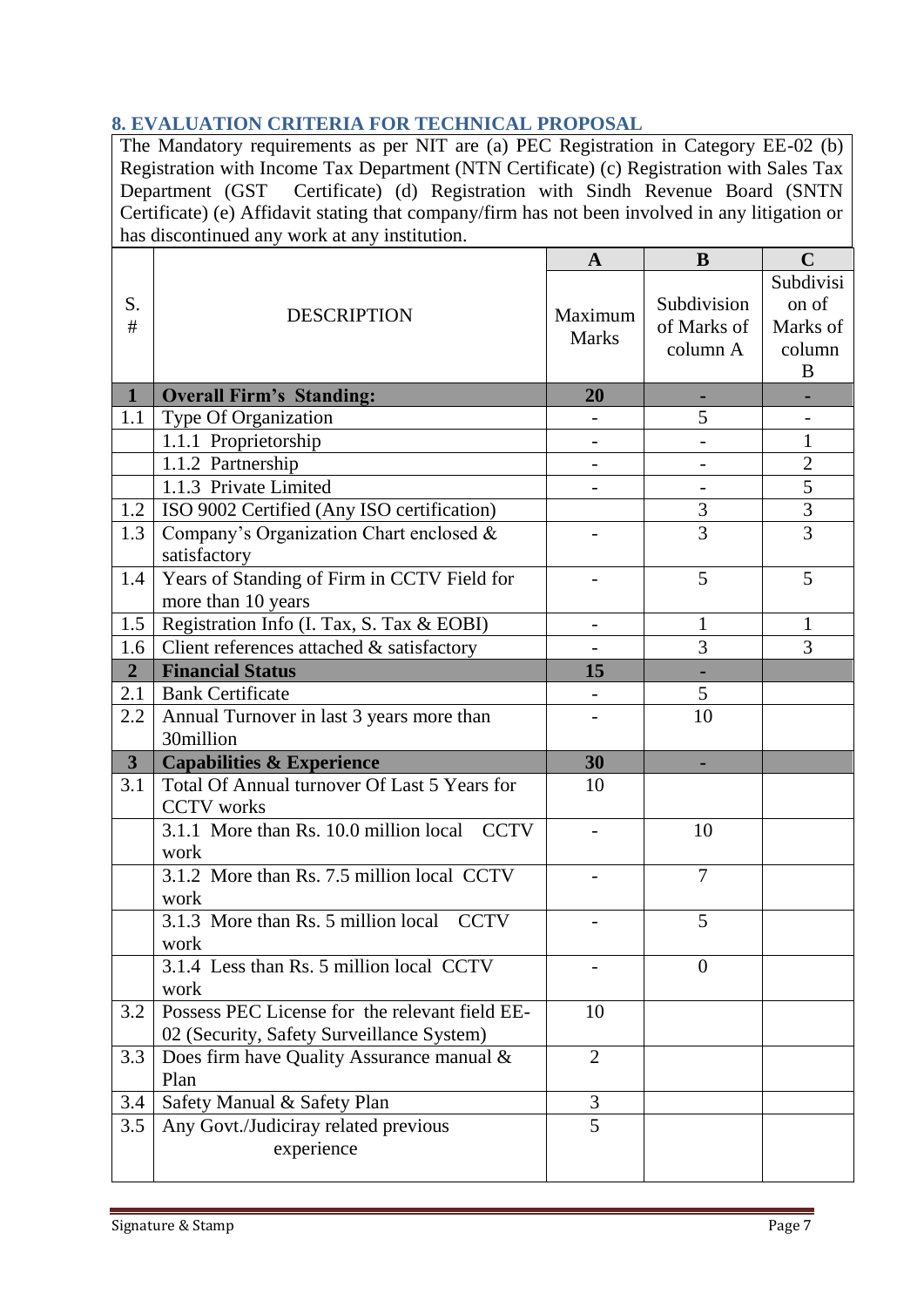| 5              | <b>Works In Hand</b>                                          | 5   |                |  |
|----------------|---------------------------------------------------------------|-----|----------------|--|
| 5.1            | <b>Purchase Orders Certificate Submitted For</b>              |     |                |  |
|                | Works In Hand                                                 |     |                |  |
|                | 5.1.1 More than Rs.10.0 million                               |     | 5              |  |
|                | 5.1.2 More than Rs.7.5 million                                |     | 3              |  |
|                | 5.1.3 More than Rs.5.0 million                                |     | $\overline{2}$ |  |
| 6              | <b>Personnel</b>                                              | 10  |                |  |
| 6.1            | Organization chart for firm                                   |     | $\overline{2}$ |  |
| 6.2            | Organization Chart For The Project Execution                  |     | $\overline{2}$ |  |
|                | Organization Chart For Operation &                            |     | $\overline{2}$ |  |
| 6.3            | Maintenance For 1 Year Round The Clock                        |     |                |  |
|                | <b>Basis</b>                                                  |     |                |  |
| 6.4            | Average number of staff in last 12 months                     |     | $\overline{2}$ |  |
| 6.5            | General staff information                                     |     | $\overline{2}$ |  |
|                |                                                               |     |                |  |
| $\overline{7}$ | Tools, Equipments & Workshop (Submit<br><b>Detailed List)</b> | 10  |                |  |
|                |                                                               |     |                |  |
| 8              | <b>Authorized Representation Sole /Agent /</b>                | 10  |                |  |
|                | <b>Business Partner of Manufacturer (Submit</b>               |     |                |  |
|                | <b>Certificate/Letter)</b>                                    |     |                |  |
|                | <b>Total Marks</b>                                            | 100 |                |  |
|                | <b>Passing Marks</b>                                          | 60  |                |  |

#### **Notes:**

- 1. All points indicated are maximum & shall be disbursed on the basis of the evidence presented.
- 2. Firms are required to have PEC Specialization in EE02.

It is undertaken that I have provided soft and hard copies of the above mentioned documents. It is understood that Sindh High Court reserves the right to reject our bid/ disqualify us in case of non-availability of the above mentioned documents and decision of Sindh High Court shall be final.

| Name:               |  |
|---------------------|--|
|                     |  |
| <b>Designation:</b> |  |
|                     |  |
| Signature & stamp   |  |
|                     |  |
|                     |  |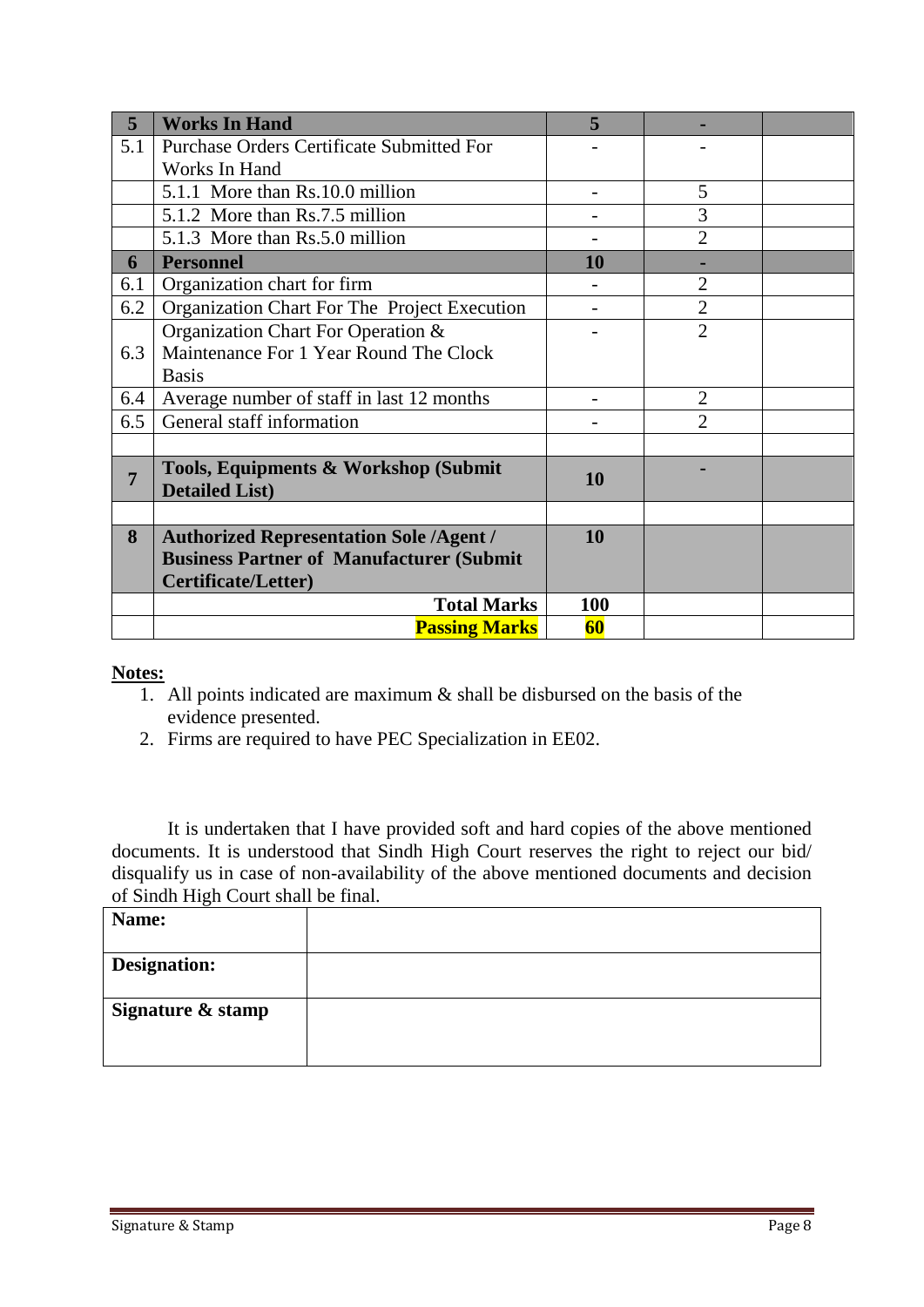| S.No           | on Deans of Shimal Projects in Government Sector auting the hist time years<br>Name of Organization | <b>Details</b> | $of$ Date                      | $\boldsymbol{\&}$<br>$\overline{\text{of}}$   Name |
|----------------|-----------------------------------------------------------------------------------------------------|----------------|--------------------------------|----------------------------------------------------|
|                |                                                                                                     | <b>Service</b> | <b>Issuance</b><br>$\alpha$ of | <b>Contact</b>                                     |
|                |                                                                                                     |                |                                |                                                    |
|                |                                                                                                     |                | <b>Work Order</b>              | <b>Number</b><br>for                               |
|                |                                                                                                     |                |                                | verification<br>of                                 |
|                |                                                                                                     |                |                                | <b>Work Order</b>                                  |
| $\overline{1}$ |                                                                                                     |                |                                |                                                    |
|                |                                                                                                     |                |                                |                                                    |
|                |                                                                                                     |                |                                |                                                    |
|                |                                                                                                     |                |                                |                                                    |
|                |                                                                                                     |                |                                |                                                    |
|                |                                                                                                     |                |                                |                                                    |
| $\overline{2}$ |                                                                                                     |                |                                |                                                    |
|                |                                                                                                     |                |                                |                                                    |
|                |                                                                                                     |                |                                |                                                    |
|                |                                                                                                     |                |                                |                                                    |
| 3              |                                                                                                     |                |                                |                                                    |
|                |                                                                                                     |                |                                |                                                    |
|                |                                                                                                     |                |                                |                                                    |
|                |                                                                                                     |                |                                |                                                    |
|                |                                                                                                     |                |                                |                                                    |
| $\overline{4}$ |                                                                                                     |                |                                |                                                    |
|                |                                                                                                     |                |                                |                                                    |
|                |                                                                                                     |                |                                |                                                    |
|                |                                                                                                     |                |                                |                                                    |
| $\mathfrak{S}$ |                                                                                                     |                |                                |                                                    |
|                |                                                                                                     |                |                                |                                                    |
|                |                                                                                                     |                |                                |                                                    |
|                |                                                                                                     |                |                                |                                                    |
|                |                                                                                                     |                |                                |                                                    |
| $6\,$          |                                                                                                     |                |                                |                                                    |
|                |                                                                                                     |                |                                |                                                    |
|                |                                                                                                     |                |                                |                                                    |
|                |                                                                                                     |                |                                |                                                    |
|                |                                                                                                     |                |                                |                                                    |
|                |                                                                                                     |                |                                |                                                    |
|                |                                                                                                     |                |                                |                                                    |
|                |                                                                                                     |                |                                |                                                    |
| $\overline{7}$ |                                                                                                     |                |                                |                                                    |
|                |                                                                                                     |                |                                |                                                    |
|                |                                                                                                     |                |                                |                                                    |
|                |                                                                                                     |                |                                |                                                    |
|                |                                                                                                     |                |                                |                                                    |
| $8\,$          |                                                                                                     |                |                                |                                                    |
|                |                                                                                                     |                |                                |                                                    |
|                |                                                                                                     |                |                                |                                                    |
| $\mathbf{9}$   |                                                                                                     |                |                                |                                                    |
|                |                                                                                                     |                |                                |                                                    |
|                |                                                                                                     |                |                                |                                                    |
|                |                                                                                                     |                |                                |                                                    |
|                |                                                                                                     |                |                                |                                                    |

#### <span id="page-8-0"></span>**8.1. Details of Similar Projects in Government Sector during the last three years**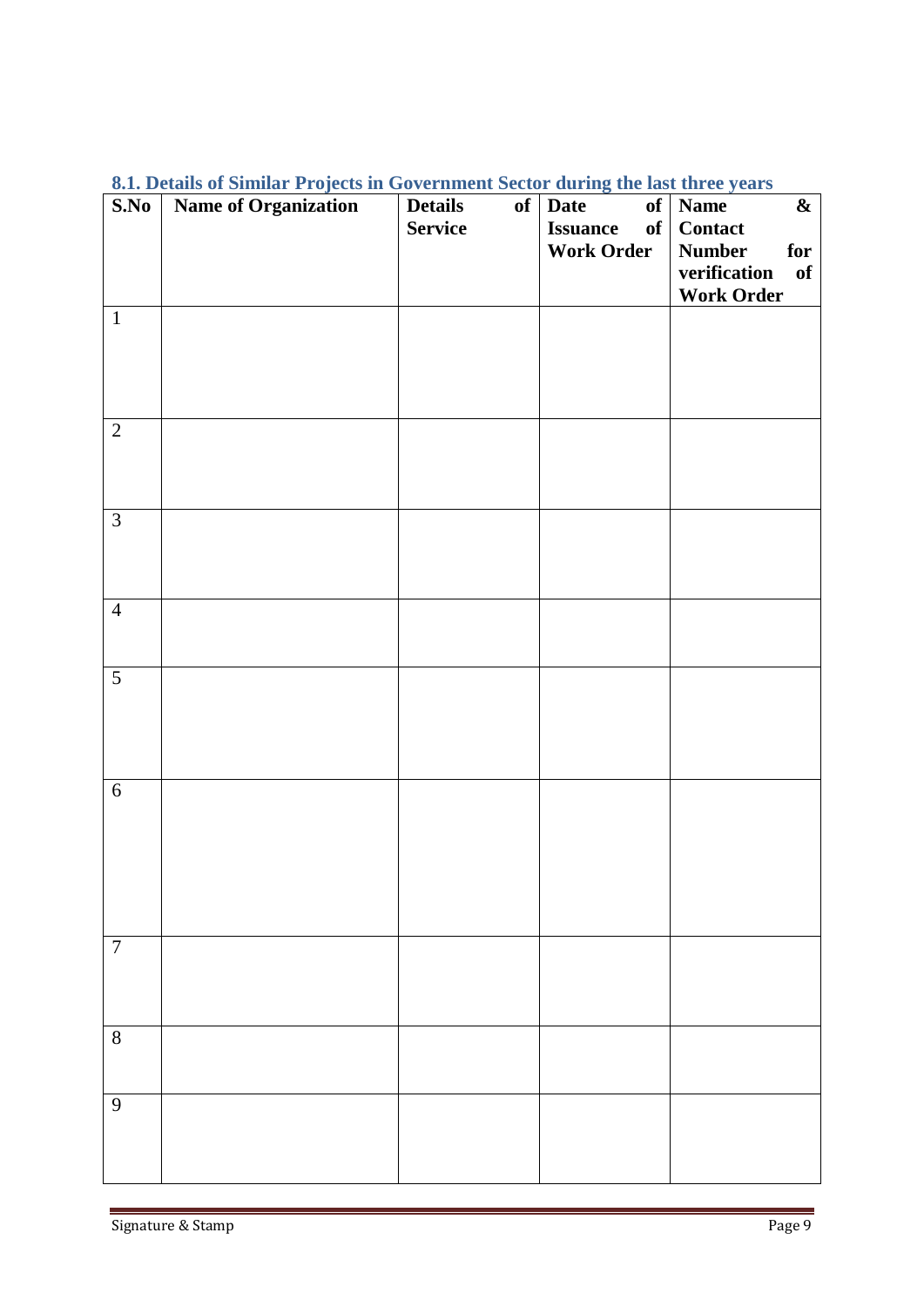# <span id="page-9-0"></span>**8.2. Details of Similar Projects in Private Sector during the last three years**

| S.No           | $-$ - $\sim$ $J$ - $\sim$ $\sim$<br>Name of Organization | <b>Details</b><br><b>Service</b> | -9 ---- ----<br>of   Date<br><b>Issuance</b><br>of | $\overline{\text{of}}$   Name<br>$\boldsymbol{\&}$<br><b>Contact</b> |
|----------------|----------------------------------------------------------|----------------------------------|----------------------------------------------------|----------------------------------------------------------------------|
|                |                                                          |                                  | <b>Work Order</b>                                  | <b>Number</b><br>for<br>verification<br>of<br><b>Work Order</b>      |
| $\mathbf{1}$   |                                                          |                                  |                                                    |                                                                      |
| $\overline{2}$ |                                                          |                                  |                                                    |                                                                      |
| $\mathfrak{Z}$ |                                                          |                                  |                                                    |                                                                      |
| $\overline{4}$ |                                                          |                                  |                                                    |                                                                      |
| $\overline{5}$ |                                                          |                                  |                                                    |                                                                      |
| $6\,$          |                                                          |                                  |                                                    |                                                                      |
| $\overline{7}$ |                                                          |                                  |                                                    |                                                                      |
| $8\,$          |                                                          |                                  |                                                    |                                                                      |
| $\mathbf{9}$   |                                                          |                                  |                                                    |                                                                      |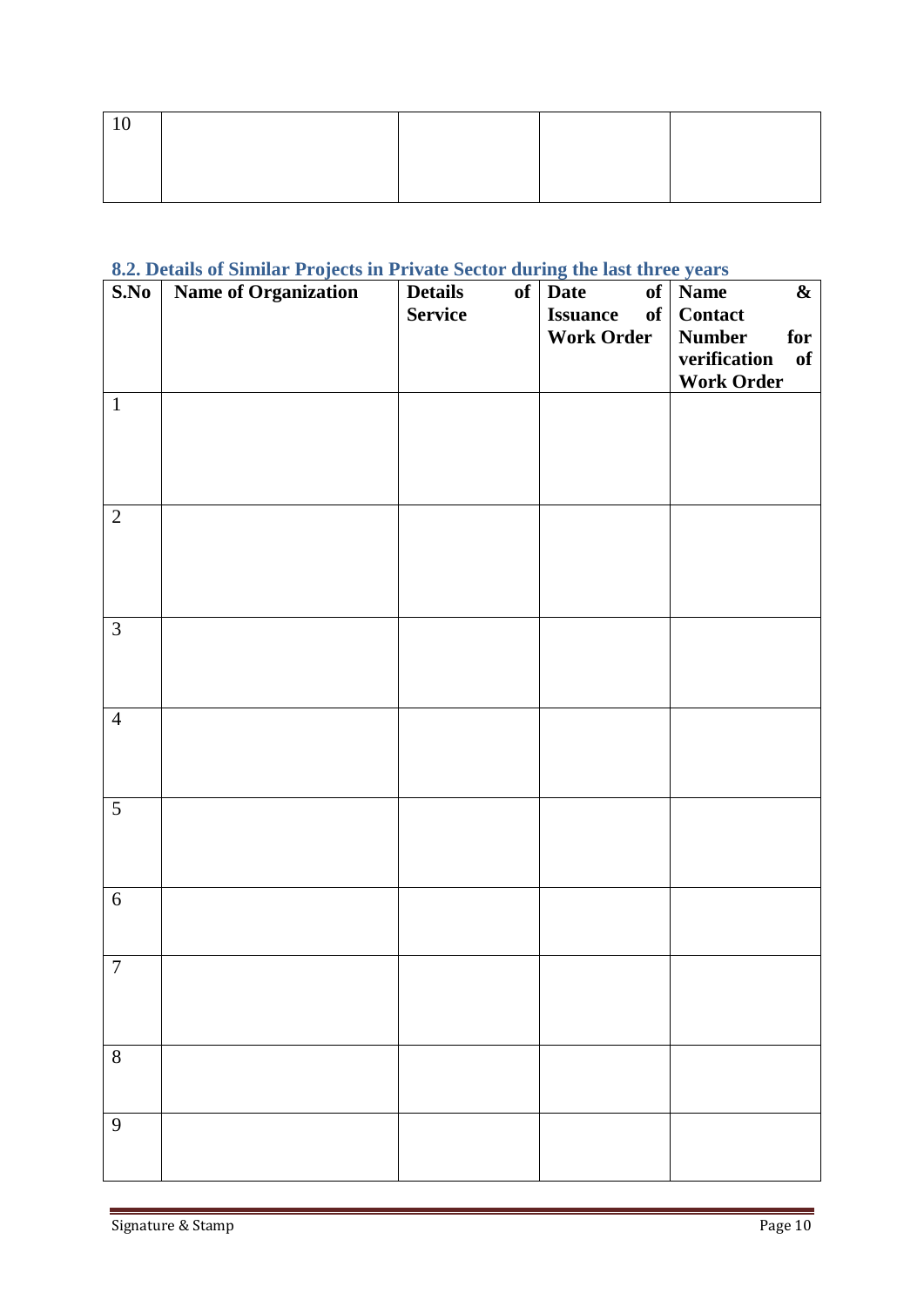# <span id="page-10-0"></span>**8.3. Details of Financial Turnover during the last three (03) years**

| S.No           | <b>Financial Year</b> | Turnover/<br>Sales  <br>revenue/ revenue<br>(Rs.) in figure | Turnover/ Sales (Rs.) in words |
|----------------|-----------------------|-------------------------------------------------------------|--------------------------------|
| $\mathbf{1}$   | 2017                  |                                                             |                                |
| $\overline{2}$ | 2018                  |                                                             |                                |
| 3              | 2019                  |                                                             |                                |

# <span id="page-10-1"></span>**8.4. Details of Official Bank Account of Bidder**

| <b>Name of Bank</b>        |  |
|----------------------------|--|
| <b>Branch Code</b>         |  |
| <b>Address of Bank</b>     |  |
| <b>Bank Account Number</b> |  |
| <b>Available Balance</b>   |  |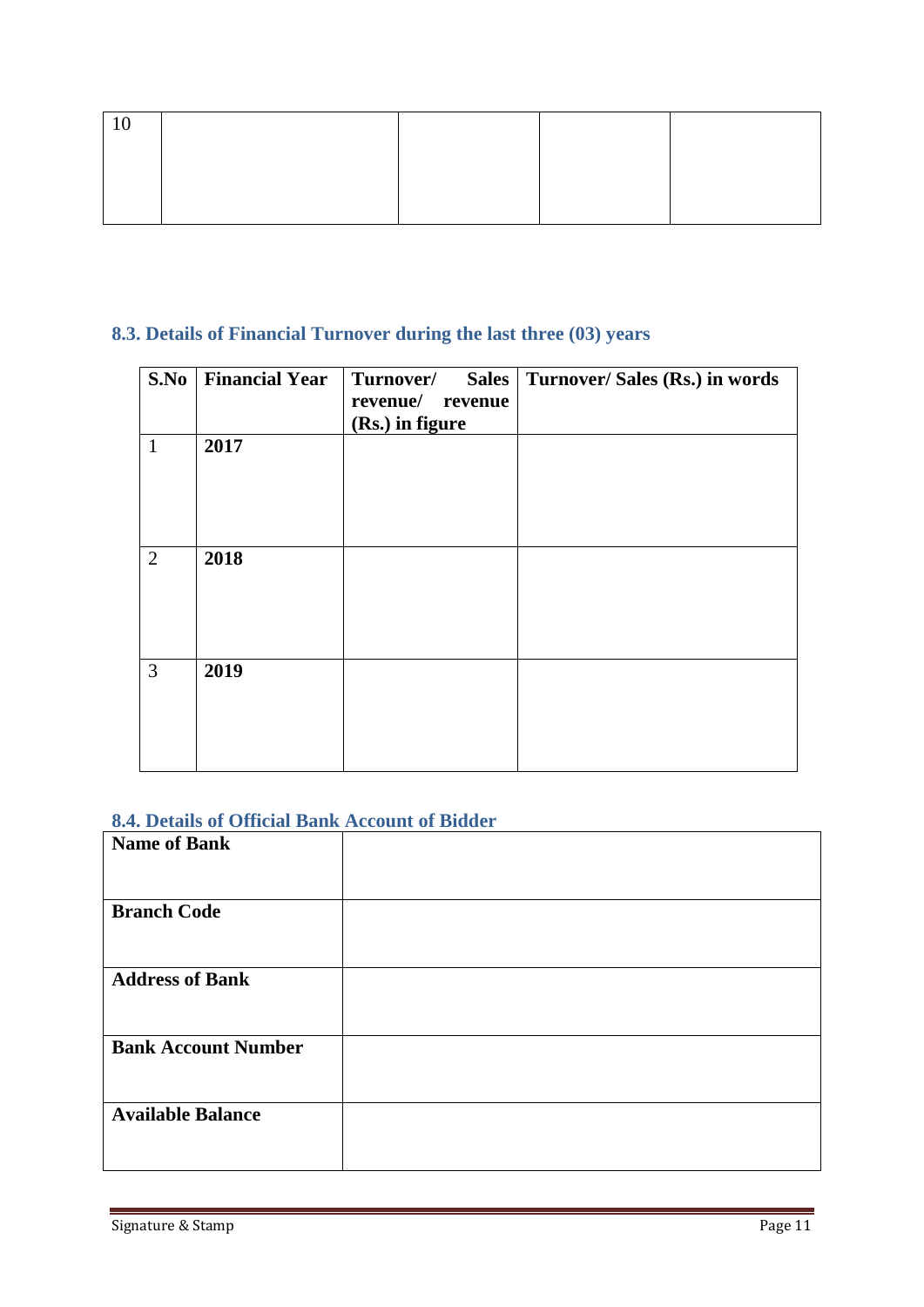| <b>S.</b><br>No. | <b>Name of Client</b> | <b>Name of Focal Person</b> | <b>Contact Number</b> |
|------------------|-----------------------|-----------------------------|-----------------------|
| $\mathbf{1}$     |                       |                             |                       |
| 2                |                       |                             |                       |
| 3                |                       |                             |                       |
| $\overline{4}$   |                       |                             |                       |
| 5                |                       |                             |                       |

#### <span id="page-11-0"></span>**8.5. Details of Major Current Clients of Firms**

#### <span id="page-11-1"></span>**9. TECHNICAL PROPOSAL/ SCOPE OF WORK:**

To provide services and maintenance of CCTV equipment installed at the residences of Hon"ble Judges of this Court. The successful bidder shall provide following services at the mentioned locations:

| <b>Required Specifications of High Court of Sindh</b> |                                                                                                  |  |
|-------------------------------------------------------|--------------------------------------------------------------------------------------------------|--|
| <b>Monthly Cleaning</b>                               | At least, one time cleaning $\&$ servicing of all installed equipment                            |  |
| & Servicing                                           | at each location on monthly basis.                                                               |  |
|                                                       |                                                                                                  |  |
| <b>Receiving</b><br>&                                 | Receive and resolve complaints of any CCTV equipment installed                                   |  |
| <b>Resolving</b>                                      | on listed locations onsite on daily basis.                                                       |  |
| <b>Complaints</b>                                     |                                                                                                  |  |
| <b>Response Time</b>                                  | Response time shall be 4 hours, Complaint Resolution time                                        |  |
|                                                       | depends upon the type of complaint. Response time for out of KHI                                 |  |
|                                                       | locations shall be 48 hours.                                                                     |  |
|                                                       |                                                                                                  |  |
| <b>Repairing</b><br>&                                 | The successful bidder shall be responsible for repair/troubleshoot                               |  |
| <b>Trouble Shooting</b>                               | of any mentioned equipment (free of any cost) if the same is                                     |  |
|                                                       | repairable, otherwise new/updated item may be purchased by SHC                                   |  |
|                                                       | and installation of the same shall be the responsibility of bidder.                              |  |
|                                                       |                                                                                                  |  |
| <b>Backup</b>                                         | In case of failure of any of the mentioned equipment, the provision                              |  |
| <b>Equipment</b>                                      | and installation of <b>backup</b> equipment shall be the responsibility of<br>successful bidder. |  |
|                                                       | The bidder shall provide BACKUP item for the faulty item till it is                              |  |
|                                                       | repaired by the bidder. In case a new item is to be purchased to                                 |  |
|                                                       | replace the faulty item then no extra amount shall be charged by                                 |  |
|                                                       | the bidder for the BACKUP item for at least 4 weeks. However                                     |  |
|                                                       | SHC shall be responsible for fast and effective procurement of                                   |  |
|                                                       | faulty item.                                                                                     |  |
|                                                       |                                                                                                  |  |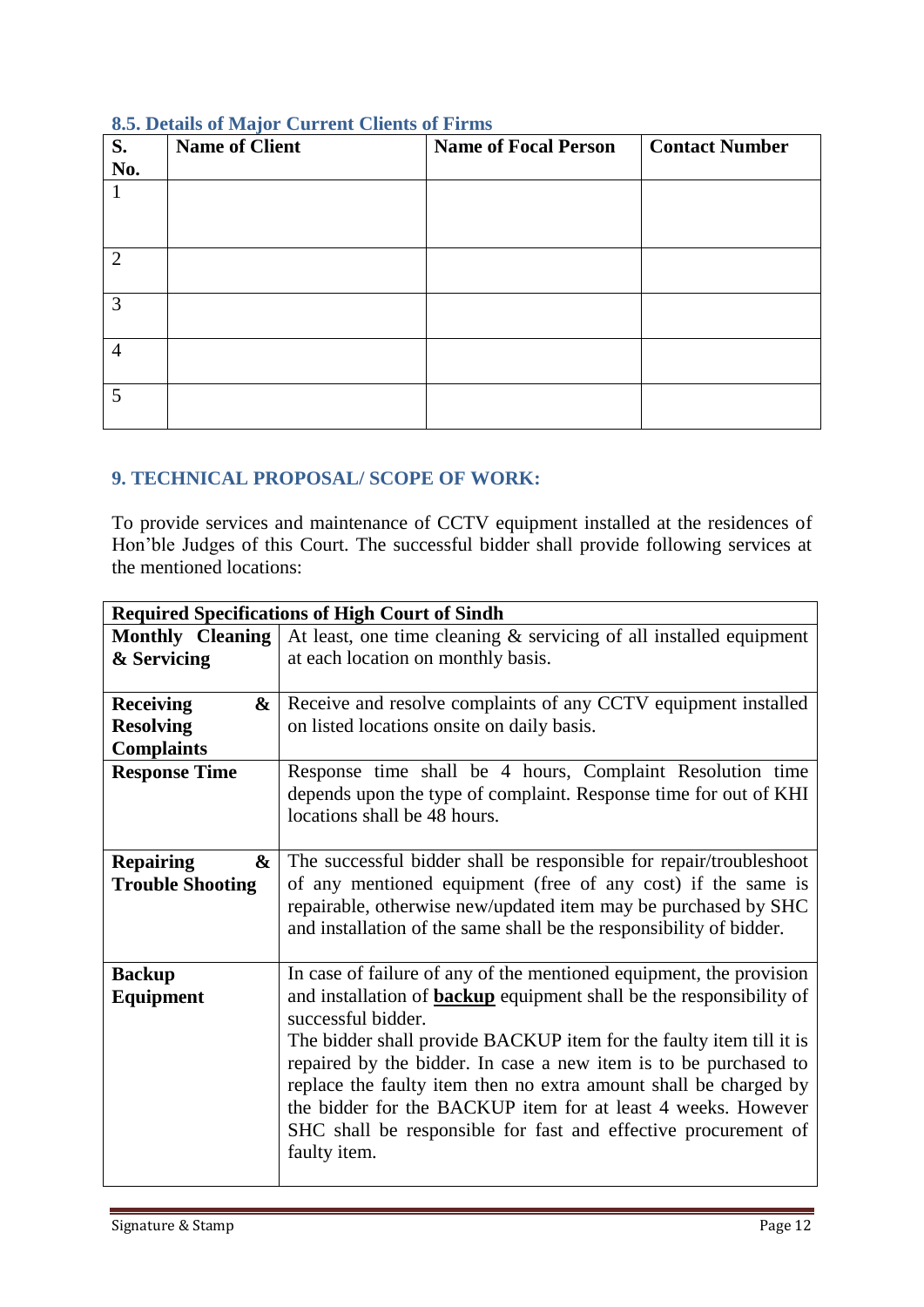| Quotation<br><b>Faulty Items</b>                                    | of The bidder may also provide the quotation for the faulty (but non-<br>repairable) item. However SHC may acquire further quotations<br>from the local market.       |
|---------------------------------------------------------------------|-----------------------------------------------------------------------------------------------------------------------------------------------------------------------|
| <b>Installation</b><br>newly purchased<br>equipment                 | of The bidder shall be responsible for installation of the newly<br>purchased equipment at the residences whether the same is<br>purchased from them or other vendor. |
| Equipment<br>required for the<br>purpose of service/<br>maintenance | The equipment required for the purpose of services/maintenance<br>(like tools, ladder, testing meters, cables etc.) shall be the<br>responsibility of the bidder.     |
| Location                                                            | Bidders are bound to quote monthly fee for all locations. However,<br>separate monthly fee should be quote for each location.                                         |

It is undertaken that if contract is awarded to our company, we shall be bound to follow the above mentioned scope of work in its letter  $\&$  spirit. In case of violation of the said scope of work, we shall be bound to compensate Sindh High Court.

| Name:               |  |  |
|---------------------|--|--|
| <b>Designation:</b> |  |  |
| Signature & stamp   |  |  |

# <span id="page-12-0"></span>**9.1. Equipment List**

List of Equipmnet installed at each residence is listed below:-

| Sr. No.                  | <b>Description</b>                    | Average<br>Quantity |
|--------------------------|---------------------------------------|---------------------|
|                          | <b>Box Camera</b>                     | 10                  |
| $\overline{2}$           | <b>PTZ</b> Dome Camera                | 01                  |
| 3                        | Digital Video Recorder (16 PORTS)     | 01                  |
| $\overline{\mathcal{A}}$ | Hard Disk 4TB HDD                     | 01                  |
| 5                        | 40" inch LED Monitor                  | 01                  |
| 6                        | 19' inch LCD Monitor                  | 01                  |
| 7                        | Control Keyboard of Speed Dome Camera | 01                  |
| 8                        | AV to VGA Convertor                   | 01                  |
| 9                        | Weather proof Housing for Box Cameras | 09                  |
| 10                       | 1KVA Servo Motor Stabilizer           | 01                  |
| 11                       | 1KVA UPS with battery                 | 01                  |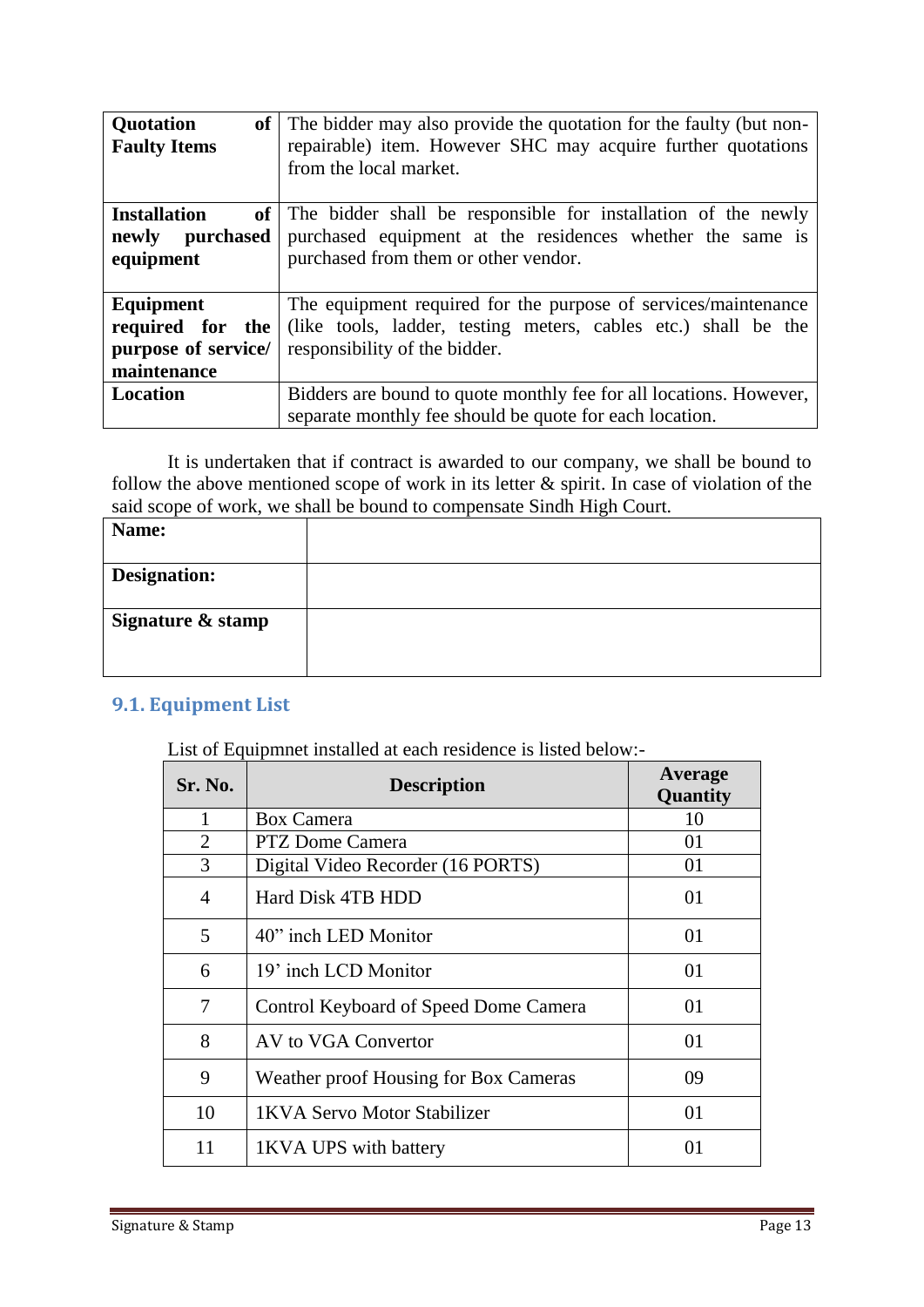Quantity & Number of Items may be increased or decreased at different locations & residences of the Hon"ble Judges.

# <span id="page-13-0"></span>**9.2 Number of Locations**

| <b>Locations of</b><br><b>Residences of the</b><br><b>Hon'ble Judges</b> | Number of<br><b>Locations</b> | Number of<br>location which<br>may be increased | <b>Total Number of</b><br><b>Locations after</b><br>increased |
|--------------------------------------------------------------------------|-------------------------------|-------------------------------------------------|---------------------------------------------------------------|
| Karachi                                                                  | 12                            | 13                                              | 25                                                            |
| <b>MirpurKhas</b>                                                        | 01                            | 00                                              | 01                                                            |
| Larkana                                                                  | 01                            | 01                                              | 02                                                            |
| <b>Hyderabad</b>                                                         | $00\,$                        | 03                                              | 03                                                            |
| <b>Sukkur</b>                                                            | $00\,$                        | 01                                              | 01                                                            |
| <b>Total</b>                                                             | 14                            | 18                                              | 32                                                            |

# <span id="page-13-1"></span>**9.3 Technical Queries**

Bidders may request for further technical clarifications through e-mail addressed to the Registrar, High Court of Sindh [\(info@sindhhighcourt.gov.pk\)](mailto:info@sindhhighcourt.gov.pk) or phone call (021-99203151-65 Ext 291).

#### <span id="page-13-2"></span>**10. FINANCIAL PROPOSAL (SEALED ENVELOPE):**

- 1. Financial proposal should be sealed in separate envelope.
- 2. Monthly fee shall be in Pakistani Rupees.
- 3. Monthly Fee (without taxes) shall be quoted on PER MONTH/LOCATION basis, in Pak rupees. However the bidder may quote different prices for Karachi and other locations of Sindh.
- 4. All Government taxes shall be applicable as per rules.
- 5. Monthly fee shall be fixed for one year and cannot be changed on the basis of fluctuation/ changes in dollars/political/ economical other issues.
- 6. Taxes shall be deducted by the Office of A.G Sindh and its decision shall be final.
- 7. Bidder should be active vendor I.D at the time of submission of bill.
- 8. Bidder shall be bound to submit all required documents along with bill.

| <b>DESCRIPTION</b>                                 | <b>Monthly service fee without</b><br>taxes in Pak Rupees |
|----------------------------------------------------|-----------------------------------------------------------|
| Monthly Fee without Taxes for One Residence of the |                                                           |
| Hon'ble Judges located at <b>Karachi</b>           |                                                           |
| Monthly Fee without Taxes for One Residence of the |                                                           |
| Hon'ble Judge located at <b>Larkana</b>            |                                                           |
| Monthly Fee without Taxes for One Residence of the |                                                           |
| Hon'ble Judge located at <b>Mirpurkhas</b>         |                                                           |
| Monthly Fee without Taxes for One Residence of the |                                                           |
| Hon'ble Judge located at <b>Hyderabad</b>          |                                                           |
| Monthly Fee without Taxes for One Residence of the |                                                           |
| Hon'ble Judge located at <b>Sukkur</b>             |                                                           |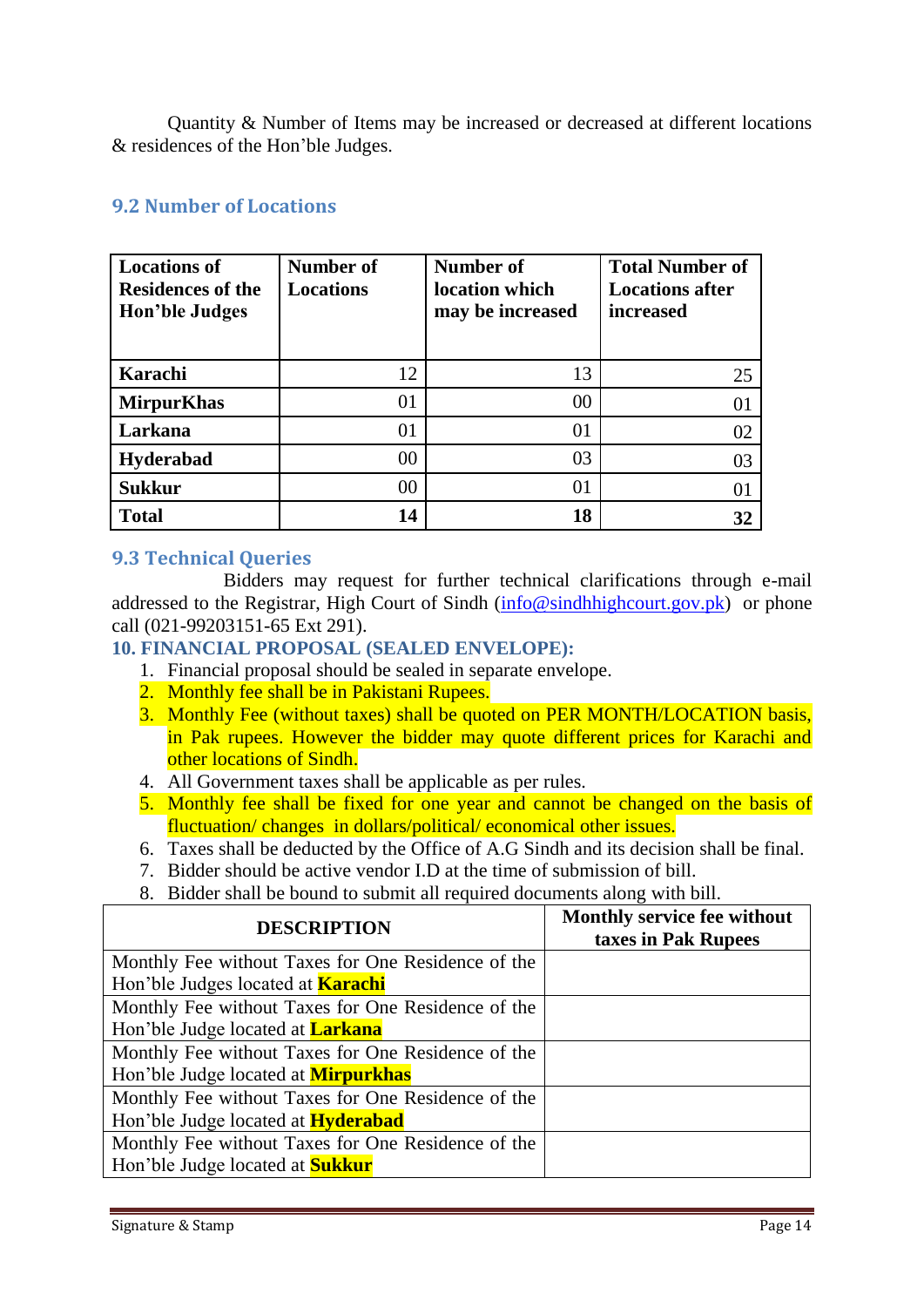| <b>Name</b>        |  |
|--------------------|--|
| <b>Designation</b> |  |
| <b>Cell Number</b> |  |
| Signature & stamp  |  |

# <span id="page-14-0"></span>**11.ESCALATION MATRIX TECHNICAL**

| <b>Immediate</b> |                    |                       |                      |
|------------------|--------------------|-----------------------|----------------------|
| <b>Name</b>      | <b>Designation</b> | <b>Contact Number</b> | <b>Email Address</b> |
|                  |                    |                       |                      |
|                  |                    |                       |                      |
|                  |                    |                       |                      |
|                  |                    |                       |                      |
|                  |                    | <b>After 2 Hours</b>  |                      |
| <b>Name</b>      | <b>Designation</b> | <b>Contact Number</b> | <b>Email Address</b> |
|                  |                    |                       |                      |
|                  |                    |                       |                      |
|                  |                    |                       |                      |
|                  |                    |                       |                      |
|                  |                    | <b>After 4 Hours</b>  |                      |
| <b>Name</b>      | <b>Designation</b> | <b>Contact Number</b> | <b>Email Address</b> |
|                  |                    |                       |                      |
|                  |                    |                       |                      |
|                  |                    |                       |                      |
|                  |                    |                       |                      |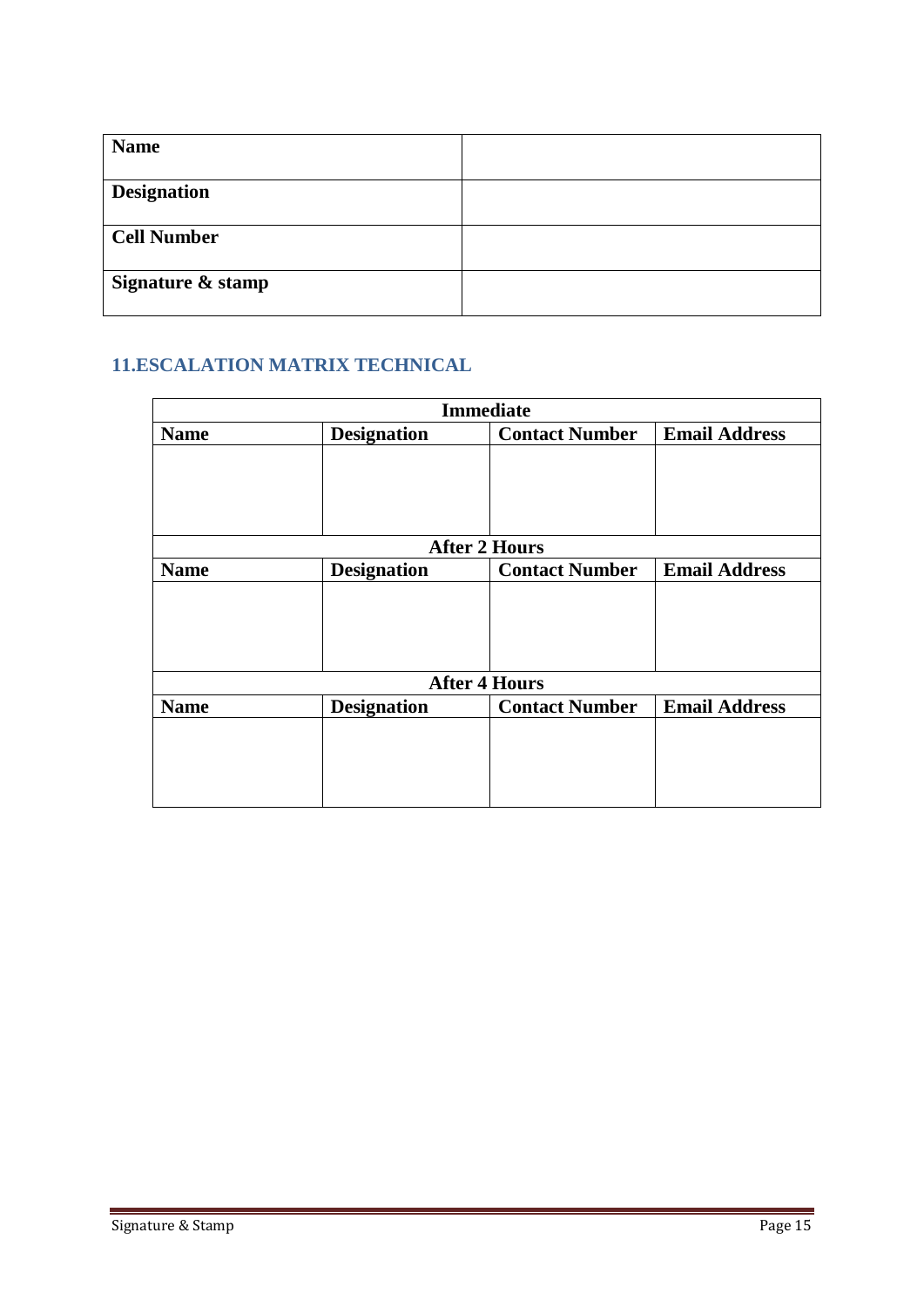## <span id="page-15-0"></span>**12. TERMS & CONDITIONS:**

- 1. Single Stage-Two Envelope method will be adopted for bidding process as per rules.
- 2. Company Profile along with relevant documents be attached with this document.
- 3. The rates quoted shall remain valid for one year. Unless terminated earlier, upon expiry, agreement for availing internet services shall be extendable upon mutual consent of the parties in writing. However, if none of the parties have served to the other, a termination notice prior to the expiry of the contract term, then the agreement shall automatically be renewed for a period of twelve months from the date of expiry of previous contract.
- 4. Bid(s) shall be in Pak rupees only and inclusive of all rental, software etc.
- 5. The bidder should quote its rates clearly, in the Financial Proposal in both figures and words.
- 6. No advance payment shall be made against the supply of equipment / software mentioned in this bidding document.
- 7. Regular monthly charges will be paid on provision of invoice after each preceding month.
- 8. Sindh High Court reserves the rights to cancel the tender, accept or reject any tender as per rules.
- 9. No transportation charges will be paid for any of the services.
- 10. The contract shall be terminated in case of violation of terms and conditions by the contractors.
- 11. All bids must be accompanied by an earnest money/ security of **1% of total annual fee (without taxes)**. The bid security of unsuccessful bidder will be released by SHC after award of work or after expiry of bid validity period as per rules whereas the bid security money of successful bidder will be released after the submission of performance security equivalent to 10% of contract price.
- 12. In case of any difference or dispute arises between the parties, the same shall be dealt with as per rules.
- 13. All rules, regulations and policies will be governed in accordance to the SPPRA.
- 14. General Sales Tax/ Service etc shall be paid as per rules. All taxes shall be deducted by the office of A.G Sindh and its decision shall be final.
- 15. SHC reserve the right to accept or reject any or all tender(s) or terminate proceedings at any stage in accordance to the rules & regulations framed by SPPRA. SHC, also reserve the right to issue Purchase Order for any single item to different lowest responsive bidders or issue Purchase Order for all the items to any lowest responsive bidder.
- 16. The contractor/ supplier will be liable for any mistakes in calculation of price/ rate and amount and shall be liable to suffer the loss arises at any stage of contract, due to mistakes in calculation.
- 17. All Government taxes (including Income tax and stamp duty), levies and charges will be charged as per applicable rates // Work Order.
- 18. The contractor shall pay all the cost for preparation of legal documents of contract.
- 19. SSPRA Rules will be followed for all other terms and conditions not specified/ mentioned/ ambiguous in this tender document. Kindly read SPPRA Rules for further details.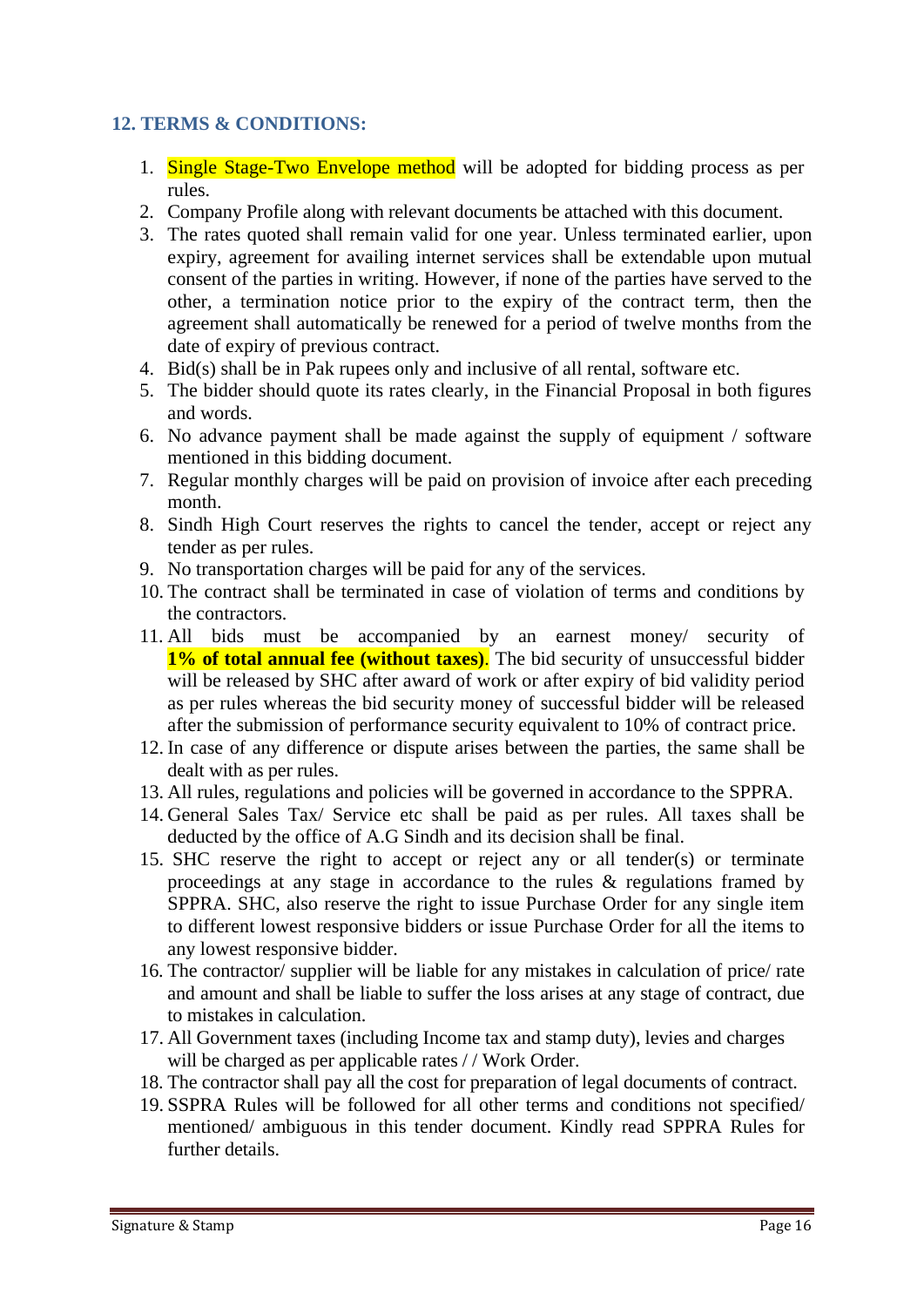It is hereby certified that the terms and conditions have been read, agreed upon and signed

| 5.5<br>Name:        |  |
|---------------------|--|
| <b>Designation:</b> |  |
| Signature & stamp   |  |
|                     |  |
| <b>Cell No</b>      |  |

# <span id="page-16-0"></span>**13. Stages of Tender Process**

- 1. Publication of Tender Notice.
- 2. Uploading of Tender Documents on the official website of Sindh High Court.
- 3. Submission of queries regarding tender document/ process within prescribed time limit.
- 4. Uploading of replies of queries raised by bidders on the official website of Sindh High Court.
- 5. Submission of Tender within prescribed time limit.
- 6. Attending Tender Meeting.
- 7. Evaluation of Eligibility Criteria and Technical Specifications.
- 8. Issuance of Preliminary Bid Evaluation Reports
- 9. Submission of objection (s) if any within 3 calendar days of uploading of reports.
- 10. Re-scrutinize tender documents/ specifications in the light of objections received if any.
- 11. Issuance of Final Bid Evaluation Report.
- 12. Lodging Complaint to Complaint Redressal Committee, if not satisfied with Final Bid Evaluation Report as per rules.
- 13. Meeting/ decision of Complaint Redressal Committee as per rules.
- 14. Opening of Financial Proposals in the presence of qualified bidders.
- 15. Issuance of Financial Bid Evaluation Report.
- 16. Award of Tender.
- 17. Issuance of Purchase Order/ Work Order.
- 18. Release of Bid Securities of unsuccessful bidders.
- 19. Contract Management.
- 20. Contract Performance.
- 21. Ending & Closing.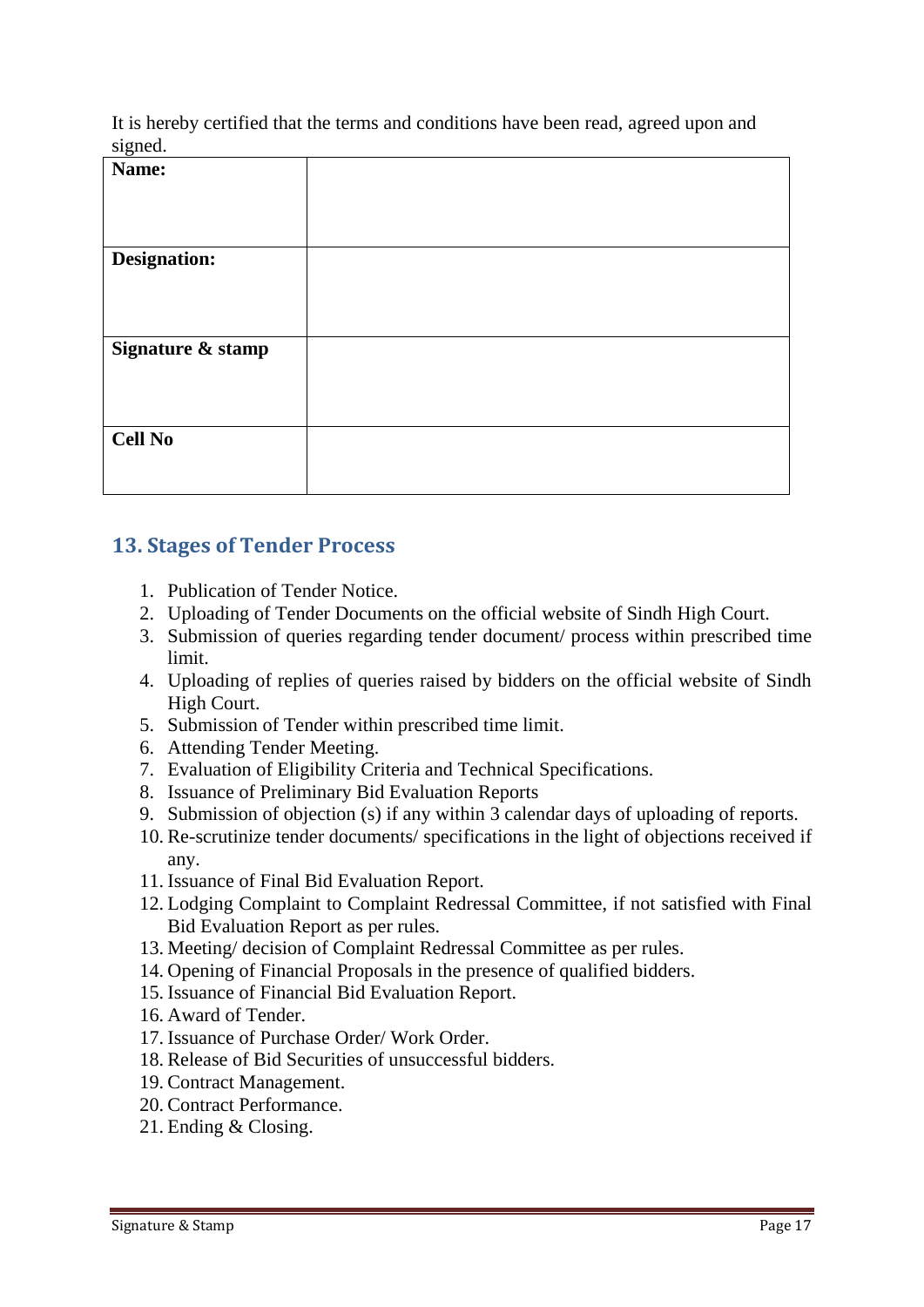# <span id="page-17-0"></span>**14. Format of Undertaking (to be submitted on stamp paper):**

| We,                                                                                                                                             | located<br>at                                                                                                                                                           |
|-------------------------------------------------------------------------------------------------------------------------------------------------|-------------------------------------------------------------------------------------------------------------------------------------------------------------------------|
|                                                                                                                                                 | do hereby undertake/ declare on Oath at under:-                                                                                                                         |
| date of operation.                                                                                                                              | 1. That we are not black listed from any government/ semi government/<br>autonomous/ private or any other national or international organization since the              |
|                                                                                                                                                 | 2. That we are not defaulter with any bank or financial institution.                                                                                                    |
| Sindh.                                                                                                                                          | 3. That we have not provided any false/ misleading information to High Court of                                                                                         |
|                                                                                                                                                 | 4. That we will provide all required documents in both hard and soft form as per<br>flagging mentioned in tender documents.                                             |
| 5. That we will submit objection (s) if any within 3 calendar days of uploading of<br>report and as per mechanism mentioned in tender document. |                                                                                                                                                                         |
| 6. That we will follow the tender process and all the terms and conditions<br>mentioned in tender documents in its letter $\&$ spirit.          |                                                                                                                                                                         |
|                                                                                                                                                 | 7. That we will be bound to download Bid Evaluation Reports from the Official<br>Website of Sindh High Court.                                                           |
|                                                                                                                                                 | 8. That our organization will not engage in corrupt, fraudulent, collusive, coercive<br>or obstructive practices in competing for the tender in question.               |
|                                                                                                                                                 | 9. That we will not offer any type of gift (either material or immaterial) to staff<br>members of High Court of Sindh.                                                  |
|                                                                                                                                                 | 10. It is undertaken to indemnify Sindh High Court for any loss or damage incurred<br>due to corrupt business practices of our organization (if any) and if the same is |
|                                                                                                                                                 | proved then we will pay compensation to High Court of Sindh an amount<br>equivalent to ten times the sum of any commission, gratification, bribe, finder's              |
|                                                                                                                                                 | fee or kickback given by our organization (if any) for the purpose of obtaining<br>or inducing the procurement of any contract.                                         |
|                                                                                                                                                 |                                                                                                                                                                         |
| <b>Name of Deponent:</b>                                                                                                                        |                                                                                                                                                                         |
| <b>Designation:</b>                                                                                                                             |                                                                                                                                                                         |
|                                                                                                                                                 |                                                                                                                                                                         |
| Signature & stamp                                                                                                                               |                                                                                                                                                                         |
|                                                                                                                                                 |                                                                                                                                                                         |